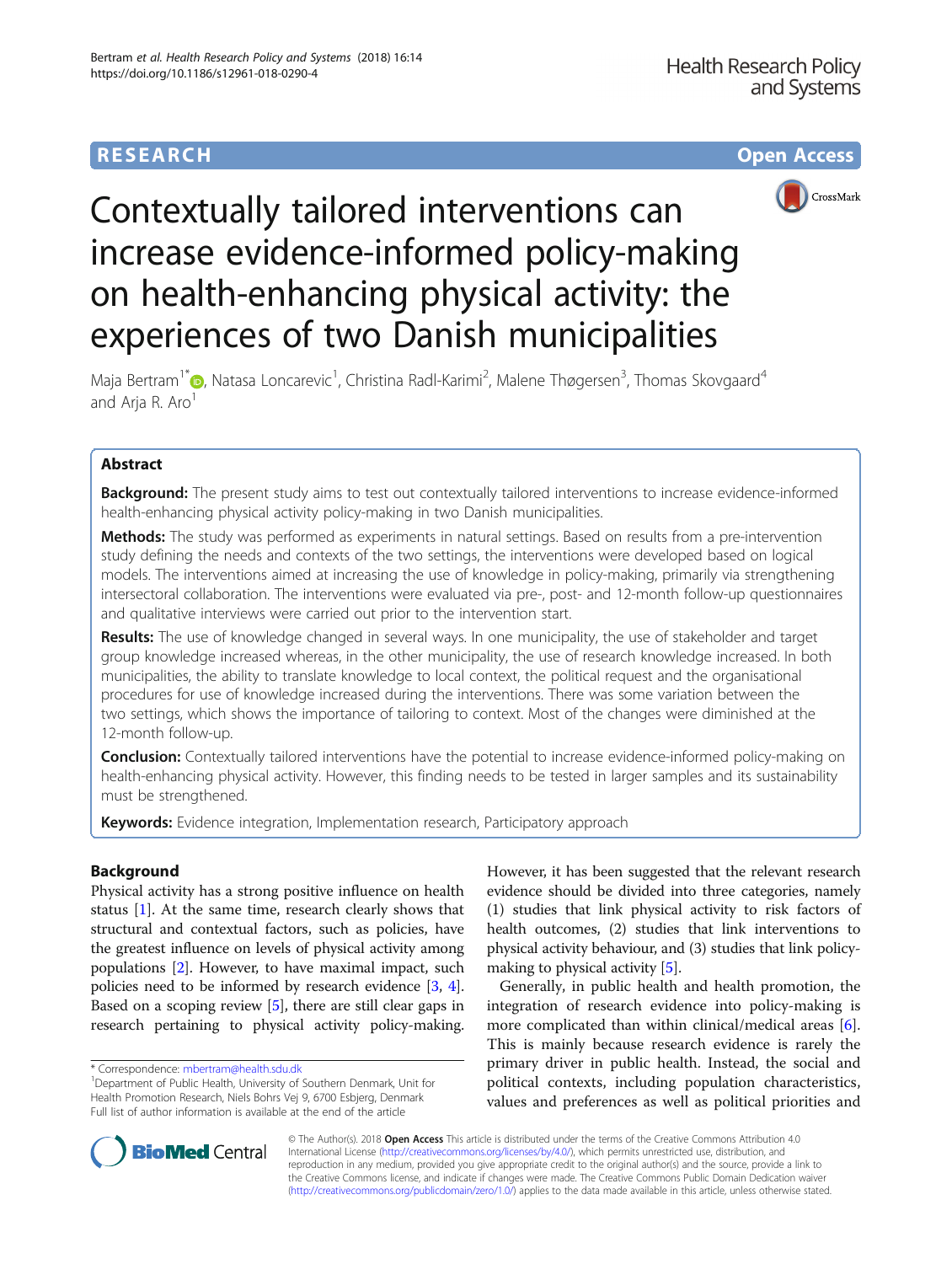resources, need to be taken into account [[3](#page-9-0)]. Hence, policy-making for health-enhancing physical activity (HEPA) should be evidence-informed – meaning that research evidence informs the policy-making process instead of dictating it.

Because HEPA policy-making is highly dependent on context, efforts to strengthen evidence-informed policymaking (EIPM) must be tailored to the specific policy being developed [\[7](#page-9-0)–[11](#page-9-0)]. Therefore, the activities conducted in order to increase the integration of evidence into a given policy process should start with a thorough analysis of the specific needs, wishes, values and interests of key stakeholders in the development of the policy – together with other contextual factors that can be presumed to impact policy development [\[7](#page-9-0), [12,](#page-9-0) [13](#page-9-0)]. Based on these considerations, contextually tailored interventions to enhance EIPM can be developed and implemented. Despite the accumulating literature suggesting contextually tailored interventions as an appropriate method for increasing EIPM, few examples of its practical implementation have been reported, and thus a knowledge gap exists [[14](#page-9-0)].

The aim of this article is to present the implementation and outcomes of contextually tailored interventions in EIPM for HEPA in two Danish municipalities.

## Methods

Implementation of contextually tailored interventions constituted one component of the project REsearch into POlicy to enhance Physical Activity (REPOPA) [\[15\]](#page-9-0). The overall aim of REPOPA (2011–2016) was to find new ways to integrate research evidence with policy-making in the development of HEPA policies. REPOPA was a programmatic research project with three overall phases. Firstly, the challenges of doing EIPM in the area of HEPA were described via document analysis [\[16](#page-9-0), [17](#page-9-0)], secondly, two different types of interventions were tested (policy games [[18\]](#page-9-0) and tailored interventions [\[11](#page-9-0)]) and, finally, a set of recommendations was developed via a Delphi approach. The main principle of REPOPA activities was that research evidence does not stand alone, but needs to be integrated with other sources of relevant and contextual knowledge [[15\]](#page-9-0).

One REPOPA objective was to design and test tailored interventions aimed at facilitating EIPM on HEPA in selected real-world policy environments (in Denmark, the Netherlands and Italy) as experiments in natural settings. Theoretically, these interventions were guided by elements of the Stewardship approach – an inclusive and participatory approach for the development of public health interventions. The specific elements used were close and equal collaboration between policy-makers and researchers and the importance of context and transparency [[19](#page-9-0)]. In addition, key literature on tailored interventions was used as guidance [\[8,](#page-9-0) [10](#page-9-0), [20](#page-9-0)–[23](#page-9-0)]. It was hypothesised that such a combination of approaches could enhance close interaction between the main stakeholders – policymakers and researchers – and thereby promote the optimal use of both formal research evidence and contextual knowledge in HEPA policy development. In this paper, we will use the term 'research knowledge' for research evidence, the term 'stakeholder knowledge' for the experiences, values, perceptions, etc. derived from internal stakeholders (such as policy-makers and municipal administrative staff) and external stakeholders (such as non-governmental organisations and local business), and the term 'target group knowledge' for information on the characteristics, values, wishes, etc. of the group(s) targeted by the policy.

The pre-intervention phase of the study, including detailed information on the methods for the selection of policy cases, the results of needs assessments and context analysis, and the development of intervention contents and tools for outcome measurement (questionnaires and qualitative interviews), has been presented in Bertram et al. [\[11](#page-9-0)]. A brief explanation of these will be given below, together with additional reflections and information on the settings, the policies and participants, the implementation process, and the data used for evaluation.

## Settings, policies and participants

In each of the three mentioned countries, two municipalities were selected as settings based on their willingness to participate and the fact that they were in a process of developing a HEPA policy. The two Danish municipalities, Kolding and Varde, are those reported on in this paper, since these were comparable in relation to the policy, context and culture themes.

Kolding and Varde started a policy development process in relation to HEPA in 2013. Varde had experience working together with university researchers in EIPM. Kolding did not have specific experience within this area but had cooperated with researchers in relation to other fields.

The interventions, being experiments in natural settings, were purposely attached to the development of the ongoing HEPA policy-making processes; they took place during the periods February 2013 tp April 2014 (Kolding) and September 2013 to May 2014 (Varde). The researchers did not control the process, including the selection of participants in the policy development process or the specific aims and contents of the policies to be developed. Rather, their role was to facilitate the use of knowledge and the collaboration between policy-makers and researchers in the policy processes in progress. The underlying policy development processes would have taken place with or without the interventions.

The participants in the interventions are presented in Table [1](#page-2-0). The two groups differed in their composition,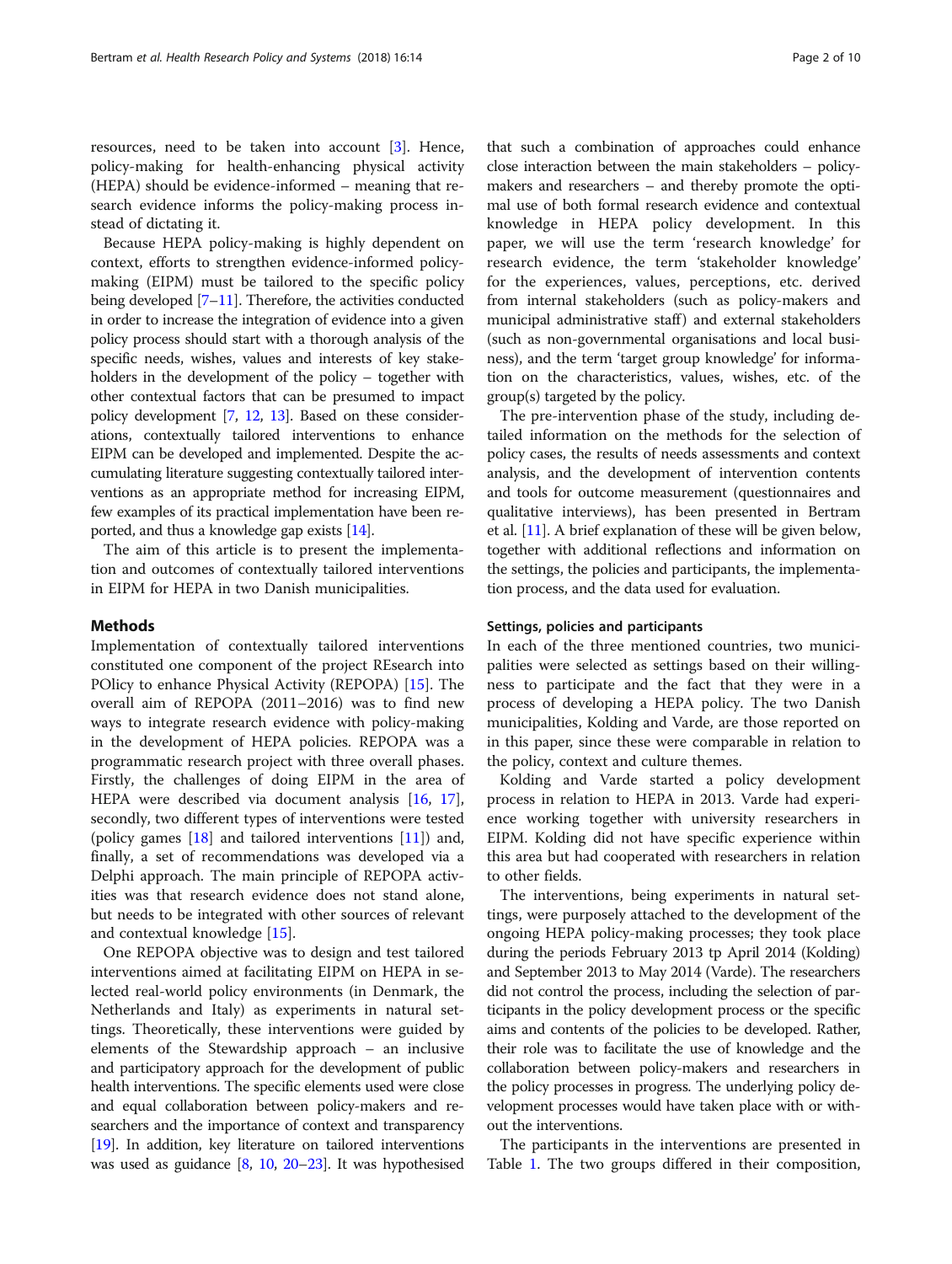<span id="page-2-0"></span>Table 1 Intervention participants in HEPA policy development in two municipalities

| Department                                                      | Positions                                                                    |
|-----------------------------------------------------------------|------------------------------------------------------------------------------|
| Kolding                                                         |                                                                              |
| Social services and health (responsible for policy development) | Head of department, Health planner, Coordinator, Development manager         |
| Fnvironment                                                     | Head of department, Consultant                                               |
| Transportation                                                  | Head of department, Engineer                                                 |
| Planning                                                        | Head of department, Architect, Urban planner                                 |
| School and education                                            | Head of department, Consultant                                               |
| Elderly                                                         | Head of department, Project leader                                           |
| Culture                                                         | Head of department, Consultant                                               |
| Leisure                                                         | Head of department, Consultant                                               |
| Varde                                                           |                                                                              |
| Health and rehabilitation (responsible for policy development)  | Head of department, Development consultant, Prevention consultant, Therapist |
| Children and youth                                              | Youth consultant, School consultant, Sports consultant                       |
| Planning and technical services                                 | Playground inspector                                                         |
| Culture and leisure                                             | Development consultant                                                       |
| Centre for employment                                           | Job consultant                                                               |
| Human resource management and personnel department              | Human resource management consultant                                         |

especially in relation to their power and function in the municipalities. In Kolding, the participants were heads of departments, meaning that they had strong formal power. In Varde, the participants were primarily consultants, meaning that they were an active part of the daily work in the departments and had close contact with practitioners.

### Implementation process

The needs assessments in the two municipalities displayed a need for more systematic and structured working methods in relation to finding and applying relevant knowledge in the HEPA policy development. Furthermore, a need for better collaboration between the sectors in the municipalities and with researchers was found [[11\]](#page-9-0). Based on these results, the overall aim of the contextually tailored intervention in both municipalities was to build interventions that could strengthen a close interaction and collaboration between researchers, policy-makers, target groups and other relevant stakeholders. The specific aim was defined as increasing the use of knowledge (1) from research, (2) from stakeholders, and (3) of target groups to eventually promote EIPM. The focus was also on strengthening intersectoral collaboration in the municipalities and with researchers, as this was seen as a facilitator of knowledge use  $[16]$ .

Both interventions were designed based on logical models (a model to clarify the theory of change) that theoretically linked intended activities with expected outcomes [\[24](#page-9-0)]. The specific purpose of these logical models was to explicate the assumptions behind the interventions, namely how were the different steps in the interventions expected to work and how did this relate to the final expected outcome of the intervention processes.

The intervention in Kolding consisted of four workshops, each of which had a timeframe of 4–5 h. Table [2](#page-3-0) provides an overview of the workshops and their contents. Before each workshop, the researchers and the municipal representatives from the Social Services and Health department, who were responsible for the development of the policy, had a planning meeting. The aim of this meeting was to set the specific objectives and activities for the workshop. After completing each workshop, they again had a debriefing session, where further progress of the work on policy development was discussed [\[13](#page-9-0)].

The intervention in Varde was based on four meetings. These differed from the workshops in Kolding by being shorter and primarily based on roundtable discussions. Except for the first meeting, which lasted 3 h, the meetings had a 1½-hour timeframe. Table [2](#page-3-0) provides an overview of the four meetings and their contents. The meetings, based on discussions with the active participation of the working group members, were characterised by high attendance and participatory discussions. In between meetings, the participants from the Health and Rehabilitation department, who were responsible for the development of the policy, had several face-to-face and Skype meetings with the researchers. The purpose of these meetings was to plan the process and the contents of the intervention as well as the specific policy development, particularly in relation to the development of a basic structure of the policy [[13\]](#page-9-0).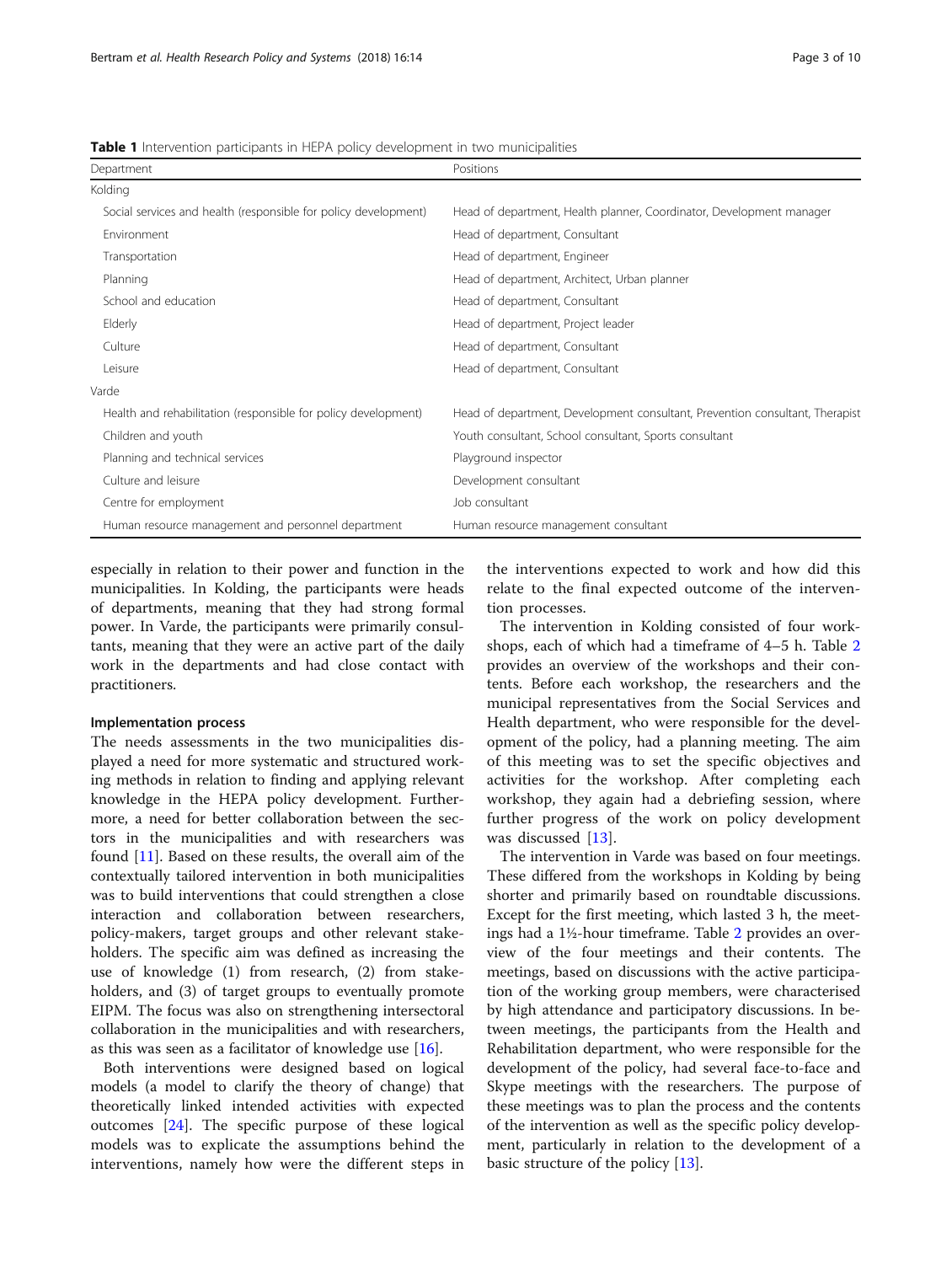| Kolding |                                                                                                                                                                                                                        |                                                                                                                                                                                                                                                                            |                                                                                                                                                                                                                                                                                                           |                                                                                                                                                                                               |  |  |
|---------|------------------------------------------------------------------------------------------------------------------------------------------------------------------------------------------------------------------------|----------------------------------------------------------------------------------------------------------------------------------------------------------------------------------------------------------------------------------------------------------------------------|-----------------------------------------------------------------------------------------------------------------------------------------------------------------------------------------------------------------------------------------------------------------------------------------------------------|-----------------------------------------------------------------------------------------------------------------------------------------------------------------------------------------------|--|--|
|         | Workshop I                                                                                                                                                                                                             | Workshop II                                                                                                                                                                                                                                                                | Workshop III                                                                                                                                                                                                                                                                                              | Workshop IV                                                                                                                                                                                   |  |  |
| Date    | 29.4.2013                                                                                                                                                                                                              | 24.6.2013                                                                                                                                                                                                                                                                  | 9.10.2013                                                                                                                                                                                                                                                                                                 | 27.11.2013                                                                                                                                                                                    |  |  |
| Content | Facilitated discussion in<br>groups on vision<br>Facilitated discussion in<br>groups on the first steps<br>toward realising the<br>vision of the policy                                                                | Homework: Each of the participant<br>filled out a scheme on initiatives<br>directly or indirectly related to physical<br>activity in their own administrative<br>section<br>Facilitated discussion groups on vision<br>Facilitated discussion on strategic focus<br>points | Presentation of possible models for<br>intersectoral collaboration based on a<br>rapid evidence assessment of relevant<br>scientific literature and knowledge from<br>the qualitative interviews<br>Facilitated discussion groups on the<br>possible models for intersectoral<br>collaboration in Kolding | Case-based group work with<br>the aim of testing the<br>potentials of the<br>intersectoral network<br>Process evaluation                                                                      |  |  |
| Varde   |                                                                                                                                                                                                                        |                                                                                                                                                                                                                                                                            |                                                                                                                                                                                                                                                                                                           |                                                                                                                                                                                               |  |  |
|         | Meeting I                                                                                                                                                                                                              | Meeting II                                                                                                                                                                                                                                                                 | Meeting III                                                                                                                                                                                                                                                                                               | Meeting IV                                                                                                                                                                                    |  |  |
| Date    | 28.10.2013                                                                                                                                                                                                             | 16.12.2013                                                                                                                                                                                                                                                                 | 13.3.2014                                                                                                                                                                                                                                                                                                 | 12.6.2014                                                                                                                                                                                     |  |  |
| Content | Matching of<br>expectations for the<br>policy<br>Discussion of resources<br>and barriers related to<br>physical activity<br>initiatives<br>Homework: Mapping of<br>existing activities related<br>to physical activity | Discussion of policy template<br>Presentation of existing health-related<br>activities<br>Discussion of intersectoral collaboration<br>and relational coordination                                                                                                         | Discussion of policy content - based on<br>the homework of the participants<br>Oral presentation from REPOPA with<br>knowledge input on the different<br>themes in the draft – combined with a<br>short report                                                                                            | Discussion of policy content<br>and idea catalogue<br>Discussion of the inclusion<br>of policy objectives in the<br>municipal management style<br>in Varde municipality<br>Process evaluation |  |  |

<span id="page-3-0"></span>**Table 2** Overview of policy intervention contents in the two Danish municipalities

## Data – questionnaires

To measure the intervention outcome, an internet-based questionnaire was used. The questionnaire was designed for the international project REPOPA [\[15](#page-9-0)], including country-specific questions, and translated to local languages. In this case, a Danish version of the questionnaire was used. The English version of the questionnaire is published as Additional file [1.](#page-8-0)

The questionnaire was developed based on areas noted as important in the needs assessments from the preintervention study [[11](#page-9-0)] and in current literature on EIPM [\[4](#page-9-0), [25\]](#page-9-0). The data reported in this paper are derived from questions related to the categories of use of knowledge (1) from research, (2) from stakeholders, and (3) on target groups. The use of knowledge was assessed in relation to (1) conceptual knowledge use (knowledge being used to enlighten) [[26,](#page-9-0) [27](#page-9-0)], (2) knowledge translation, (3) request for evidence/knowledge, (4) organisational procedures (established routines or guidelines for the identification and use of research knowledge), and (5) instrumental knowledge use (knowledge being directly used in policy formulation) [[26](#page-9-0), [27\]](#page-9-0). Additionally, the questionnaire also contained questions in relation to perceived facilitators and barriers to the use of evidence and knowledge, perceived facilitators and barriers to intersectoral collaboration, and prioritisation of the importance of the different types of evidence and knowledge. Additional file [1](#page-8-0) contains the full questionnaire, with marks on the questions used herein.

A five-point Likert scale (1: to a very low degree, 2: to a low degree, 3: neither to a low or high degree, 4: to a high degree, 5: to a very high degree), as well as a 'do not know' option, was used. Additionally, the respondents could add comments to their answers in open text boxes.

The first measurement was conducted before the intervention (year 2013), one measurement right after the intervention (year 2014) and one measurement 12 months after the intervention (year 2015) [[11](#page-9-0)].

The response rates varied, with the highest rate in the pre-intervention measurement (Kolding in May–April 2013,  $n$ (invited) = 21,  $n$ (responses) = 19; Varde in Oct–Nov 2013,  $n$ (invited) = 11,  $n$ (responses) = 11). The second highest response rate was found in the post-intervention measurement (Kolding in Apr–May 2014, n(invited) = 19,  $n(response) = 12$ ; Varde in Jul–Sep 2014,  $n(invited) = 11$ ,  $n$ (response) = 8). The lowest response rate was found in the 12-month follow-up (Kolding in May 2015, n(invited) = 19,  $n$ (response) = 11; Varde in May 2015,  $n$ (invited) = 11,  $n$ (re $sponse$ ) = 7). The main reason for dropout was the long time period between the pre-intervention measurement and the 12-month follow-up measurement. Several participants had changed positions or organisations within this time period. Other reasons for dropout were holidays or, in the case of the 12-month measurement, difficulty relating to the topic [\[13\]](#page-9-0).

In general, the relatively low number of participants made it difficult to carry out statistical analysis, and thus the results and their interpretation had to be produced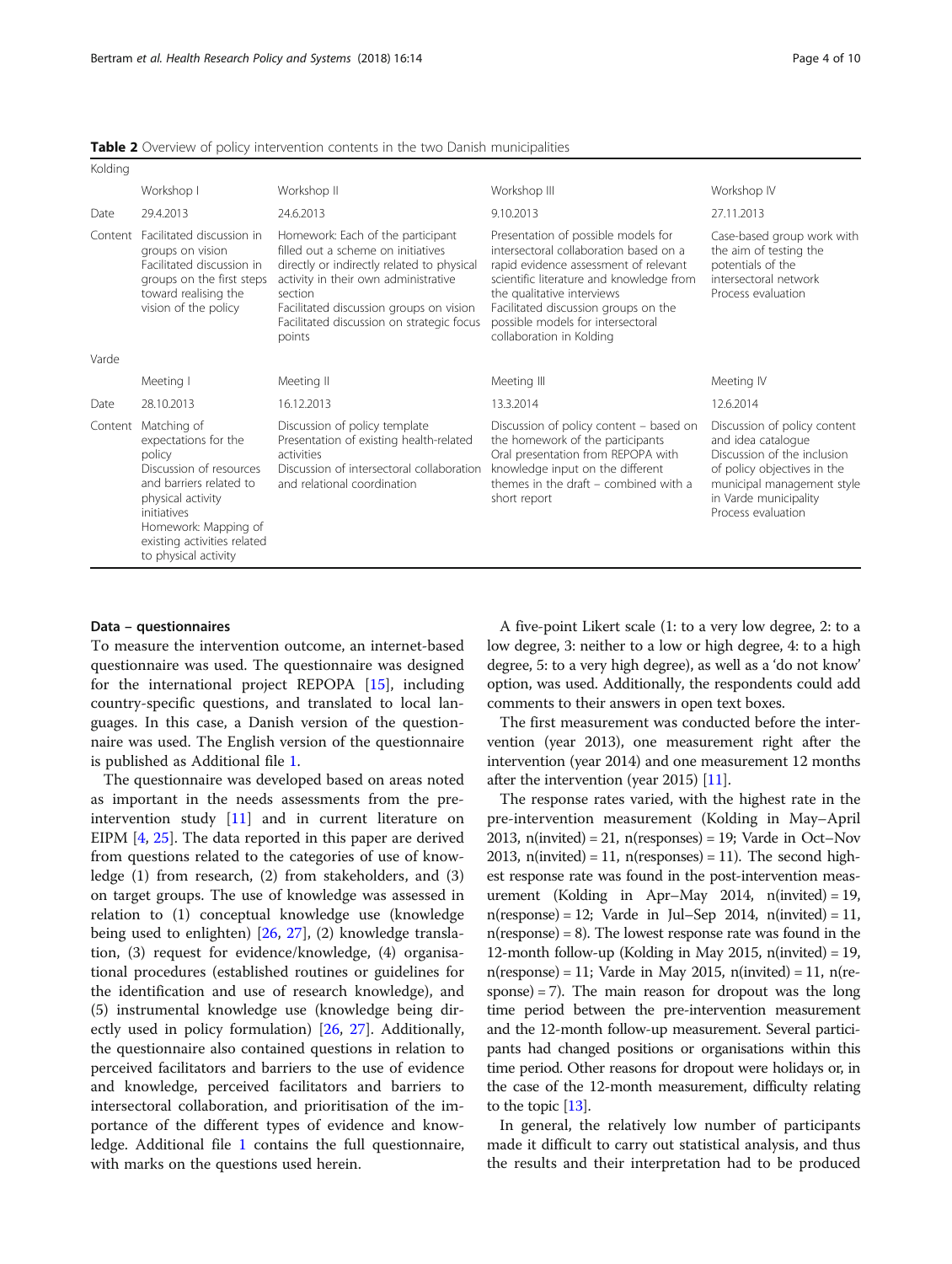based on descriptive cross-sectional results and with the maximum number of participants at each point of measurement.

The data were analyzed separately for the two municipalities and divided into the three points of measurement. For each question answered on the five-point Likert scale, a mean was calculated. Answers using the 'do not know' option were counted as missing values.

The text written in the open text boxes was included in the qualitative text analysis described below.

## Data – qualitative interviews

Qualitative interviews were performed with one representative from each administrative department in both municipalities (Kolding  $n = 8$ , Varde = 6). The informants were all part of the interventions throughout the whole period. The interviews were part of the needs assessments and were therefore conducted before the intervention period started. Thus, the qualitative data cannot be used to explain the possible changes of the interventions, but instead help to describe and understand the perspectives and perceptions of the informants related to EIPM in HEPA policy development.

A semi-structured interview guide directed the interviews. The main themes from the interviews reported in this paper were the use of research/stakeholder/target group knowledge, determinants for use of research/ stakeholder/target group knowledge, and political request for use of research knowledge. In addition to these themes, the interview guide included questions related to intersectoral collaboration.

The interviews were recorded, transcribed and the text was analyzed by deductive qualitative content analysis [\[28](#page-9-0)]. Therefore, texts supporting or opposing the findings from the pre-intervention questionnaire was highlighted. In this paper, selected statements will be presented in order to assist with reflection on the quantitative measures.

# Results

## Quantitative data

The questionnaire results are summarised in Table 3. They are presented separately for the two municipalities and divided into the three points of measurement. For each measurement, the number of respondents (n) and a mean score for each item on the five-point Likert scale are given. All of the following descriptions refer to changes in means. References are made to Table 3 by letters.

## Conceptual knowledge use

In Kolding, the collection of knowledge from both internal and external stakeholders, and access to knowledge on needs and values of target groups increased during the

Table 3 Research knowledge, stakeholder knowledge and target group knowledge in the two municipalities at pre-intervention, postintervention and 12-month follow-up; numbers of respondents and means of the responses (scale 1–5 (1: to a very low degree; 2: to a low degree; 3: neither to a low nor high degree; 4: to a high degree; 5: to a very high degree) and a 'do not know' option (counted as missing)

|                                                             | Kolding |                    |                 | Varde        |     |                |    |           |                |            |   |                |  |
|-------------------------------------------------------------|---------|--------------------|-----------------|--------------|-----|----------------|----|-----------|----------------|------------|---|----------------|--|
| Item<br>Research knowledge<br>n.                            |         | Pre                |                 | Post         |     | 12 m follow-up |    | Pre       |                | Post       |   | 12 m follow-up |  |
|                                                             |         | Mean               | n.              | Mean         | n   | Mean           | n  | Mean      |                | n Mean     | n | Mean           |  |
| Search for knowledge from research                          | 19      | 3.6(A)             | 10              | 3.2(A)       | 11  | 3.3(A)         | 8  | 3.6(B)    |                | 74.0(B)    | 7 | 4.1 $(B)$      |  |
| Translation to local needs                                  | 19      | 3.5(C)             | 9               | 3.6 $(C)$    | 11  | 3.6 $(C)$      | 10 | 3.5(D)    | 8              | 3.8(D)     | 6 | 4.2 $(D)$      |  |
| Political request for use                                   | 18      | 1.9(E)             | 10 <sup>°</sup> | 2,6(E)       | 11  | 2.5(E)         | 6  | 3.7(F)    | $7^{\circ}$    | 3.7(F)     | 6 | 4.7 $(F)$      |  |
| Organisational procedures                                   | 19      | 2.2(G)             | 10 <sup>°</sup> | 2.6(G)       | 10  | 2.6(G)         | 9  | 2.6(H)    | $7^{\circ}$    | 2.7(H)     | 6 | $2.8$ (H)      |  |
| Influence on final decisions                                | 17      | $2.9$ (l)          | 10              | $2.8$ (l)    | 11  | $2.5$ (l)      | 8  | $3.3$ (J) | 8              | 3.5(J)     | 5 | $3.8$ (J)      |  |
| Stakeholder knowledge                                       |         |                    |                 |              |     |                |    |           |                |            |   |                |  |
| Collection of knowledge from internal stakeholders          | 19      | 3.5(K)             | 9               | 3.6(K)       | 11  | 4.0 $(K)$      | 10 | 4.0 (L)   | 8              | 3.5(L)     | 5 | 4.4 (L)        |  |
| Collection of knowledge from external stakeholders          | 19      | $3.5$ (M)          | 9               | $3.8$ (M)    | 11  | $3.9$ (M)      | 10 | 3.8(N)    | 8              | 3.3(N)     | 5 | 4.0 $(N)$      |  |
| Internal stakeholder knowledge influence on final decisions | 19      | 3.0(Q)             | 9               | $3.6$ (O)    | 10  | $3.5$ (O)      | 10 | 3.8(P)    | 8              | 4.0 $(P)$  | 5 | 4.0 $(P)$      |  |
| External stakeholder knowledge influence on final decisions | 19      | 3.3(Q)             | 9               | 3.6 $(Q)$    | 10  | 3.3(Q)         | 10 | 2.9(R)    | 8              | 3.5(R)     | 5 | 4.0 $(R)$      |  |
| Organisational procedures                                   | 17      | 2.9(S)             | 9               | 3.2(S)       | 11  | 3.6(S)         | 8  | $3.5$ (T) |                | 72.7(T)    | 5 | $3.0$ (T)      |  |
| Target group Knowledge                                      |         |                    |                 |              |     |                |    |           |                |            |   |                |  |
| Access to knowledge of characteristics of target group      | 18      | $3.3$ (U)          | 9               | $3.2$ (U)    | 11  | $3.6$ (U)      | 9  | 3.8 (V)   | $\overline{7}$ | 4.0 $(V)$  | 4 | 4.0 (V)        |  |
| Target group characteristics influence on final decisions   | 18      | $3.3$ (W)          | 9               | $3.7 \, (W)$ | 11  | 3.9 (W)        | 9  | 3.8(X)    | 8              | 3.9(X)     | 4 | 4.0 $(X)$      |  |
| Access to knowledge of needs and values of target group     | 19      | 2.9 <sub>(Y)</sub> | 8               | 3.4(Y)       | 11  | 3.5(Y)         | 9  | 3.8 $(Z)$ | 8              | 3.6 $(Z)$  | 6 | 3.7(Z)         |  |
| Organisational procedures                                   | 17      | 2.2(A1)            | 9               | 2.9(A1)      | -11 | 3.4(A1)        | 9  | 3.2(B1)   | 7              | 2.7(B1)    | 6 | 3.2(B1)        |  |
| Influence on final decisions                                | 19      | 3.4 $(C1)$         | 9               | 3.4 (C1)     | -11 | $3.8$ (C1)     | 9  | 3.7(D1)   | 6              | 4.0 $(D1)$ | 5 | $4.2$ (D1)     |  |

Letters in brackets are used to refer to the supplementary text in the results section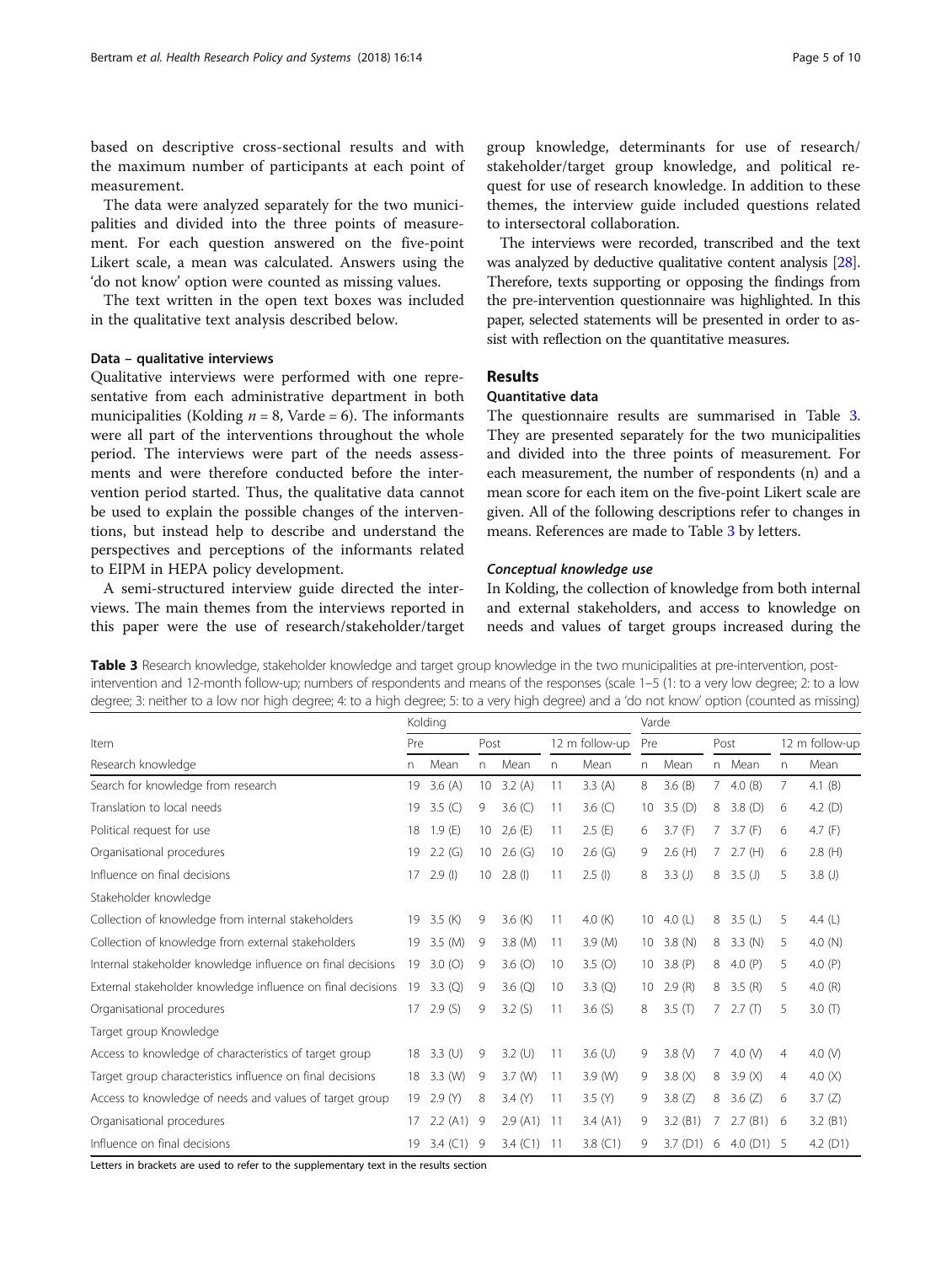whole follow-up period (K, M, Y). A decrease in the search for knowledge from research (A) and access to knowledge of target group characteristics (U) was seen after the intervention; however, an increase occurred again 12 months later, surpassing the pre-intervention level for knowledge of target-group characteristics. In Varde, the situation was different because an increase in the search for knowledge from research (B), and an increase in access to knowledge of target group characteristics (V), was seen during the whole follow-up period. At the same time, collection of knowledge from both internal and external stakeholders decreased during the intervention period, but an increase occurred again 12 months later to above the pre-intervention level (L, N).

#### Knowledge translation

In Kolding, the assessment of how easily knowledge from research can be translated into local needs increased slightly during the intervention period and remained at that level 12 months later (C). In Varde, the same was seen after the intervention, and a further increase was found 12 months later (D).

#### Request for research knowledge

In Kolding, the experience of political request for knowledge use increased during the intervention period but decreased slightly 12 months later (E). In Varde, it was different because the request for knowledge remained unchanged after the intervention but increased quite a lot 12 months later (F).

### Organisational procedures

In Kolding, the level at which organisational procedures ensured the use of relevant knowledge from research in policy development increased after the intervention and remained at that level 12 months later (G). Additionally, the use of stakeholder and target group knowledge increased during the whole follow-up period (S, A1). In Varde, the level of organisational procedures in relation to knowledge from research increased during the whole follow-up period (H). For stakeholder and target group knowledge, it decreased after the intervention, but an increase was seen 12 months later; for target group knowledge, the increase was to the pre-intervention level (T, B1).

## Instrumental knowledge use

In Kolding, the influence of research knowledge on final policy decisions decreased during the whole follow-up period (I). In contrast, for knowledge from internal stakeholders and knowledge of target groups, it increased in the same period (O, W). The influence of knowledge from external stakeholders increased during the intervention period, but after 12 months, it decreased to the preintervention level (Q). In Varde, another tendency was found because the influence of knowledge from research, from external stakeholders, and on target groups increased during the whole follow-up period (J, N, X). For internal stakeholders, it also increased during the intervention period but fell back to the pre-intervention level after 12 months (P).

## Qualitative data

The statements from the qualitative interviews and the open text boxes in the questionnaires are presented in Table [4.](#page-6-0) The statements are marked to show which part of the data they belong to. For example, (V, pre) indicates that the statement comes from the pre-measurement questionnaire in Varde, and (K, int) indicates that it comes from interviews in Kolding. The statements are also numbered and referred to in the following analysis.

The qualitative data indicated that using knowledge – from all three sources – is generally perceived as a working method to strive for in the municipalities, especially when starting up new projects (statements 1, 5, 7). However, one informant noted that it was easier to develop policies and interventions 20 years ago and that the policy process today can become too academic (statement 3).

Using knowledge was not always doable in the municipal working culture, mainly due to time limits and cultural factors (statements 6–16). The informants mentioned that it is not natural for them to work with knowledge from research, and it can be hard to find what they need (statement 5). There were perceived differences among departments in the municipalities, e.g. the health departments were understood to be more trained and experienced in searching for knowledge compared with other departments (statement 7). It is also indicated that newly educated academics are often the best at this (statement 16). The informants believed that the level of knowledge use in a policy process is very dependent on the individuals involved (statements 11, 14).

The informants mentioned processes such as public hearings as a way of including stakeholder knowledge in policy development (statement 17). They also revealed that they try to invite stakeholders to participate in working groups and meetings but that it is often difficult to bring them on board (statement 18, 19). Regarding target group knowledge, its use seemed to be mostly based on the statistics that the municipality already had in place, especially if the staff were in a hurry (statement 22). One informant questioned whether including citizens in policy development would contribute anything (statement 23). On the other hand, another informant stated that, if the municipality does not use knowledge and interests from stakeholders, then it has no authority (statement 21).

In general, the informants believed that the politicians in the municipality preferred basing their work on values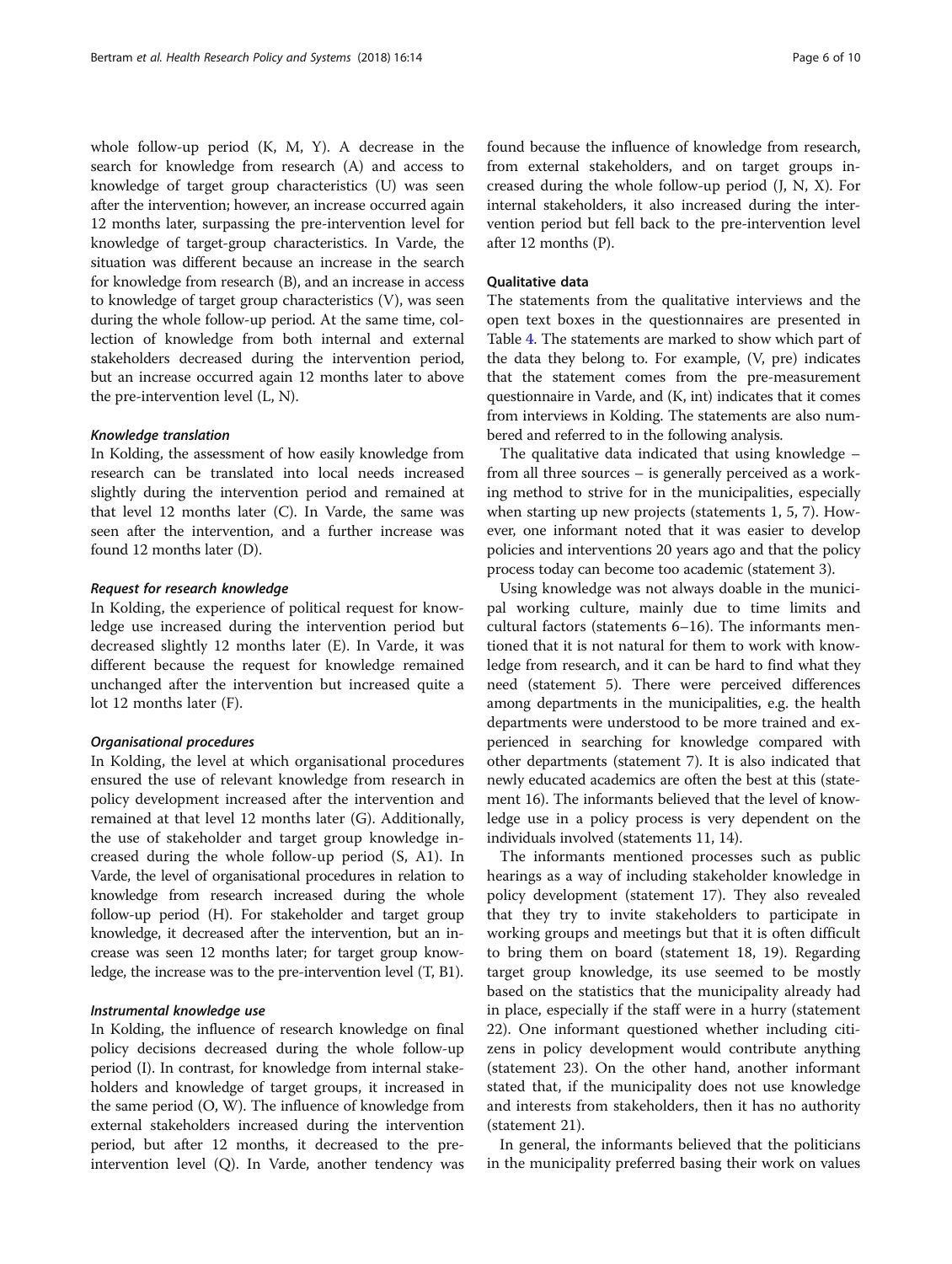<span id="page-6-0"></span>Table 4 Statements from interviews (int) and open text boxes in questionnaires (pre, post, 12 m) on use of research/stakeholder/ target group knowledge, determinants for use of research/stakeholder/target group knowledge and political request for use of knowledge from Kolding (K) and Varde (V)

| Themes                                           | Statements                                                                                                                                                                                                                                                                                |
|--------------------------------------------------|-------------------------------------------------------------------------------------------------------------------------------------------------------------------------------------------------------------------------------------------------------------------------------------------|
| Use of research knowledge                        | (1) On top of my head I would say that knowledge from research is prioritised. It is at least<br>something I try to base my work on, when I start new projects (K, pre)                                                                                                                   |
|                                                  | (2) It is not natural for the system to work with research-based knowledge (V, int)                                                                                                                                                                                                       |
|                                                  | $(3)$ It is not like 20 years ago, where we just started – it was easier then. Sometimes we get too<br>academic. It's really a balance (K, int)                                                                                                                                           |
|                                                  | (4) In order for you to reach something in a society that is as built up as the Danish, you need to<br>have that evidence-based research (K, int)                                                                                                                                         |
|                                                  | (5) We are constantly searching. However, it is not all we need that exists. I think that in a public<br>official's argumentation for how we should do things in a political context, we need to have the<br>professionalism that is supported by the research that can be found (V, int) |
| Determinates for use of research knowledge       | (6) To find out what's in the field, you need to be really proactive. You can of course search on<br>Google and read the pole up and down. Time is a big barrier (K, int)                                                                                                                 |
|                                                  | (7) There is a culture within the health area - because many employees and managers have a<br>background in public health science, so it is normal to search for available knowledge from<br>research in regard to various activities (K, pre)                                            |
|                                                  | (8) There is a great difference in the cultures of the individual departments (V, int)                                                                                                                                                                                                    |
|                                                  | (9) It is of course dependent on timeline and deadline (K, pre)                                                                                                                                                                                                                           |
|                                                  | (10) It depends a great deal on the subject and how you relate to the content in the research<br>based knowledge (K, pre)                                                                                                                                                                 |
|                                                  | (11) It is probably very much dependent on individuals whether knowledge from research is<br>integrated more than procedures (V, pre)                                                                                                                                                     |
|                                                  | (12) The intervention did absolutely help to increase the academic standard of the product<br>outcome. More time was spent in examining research within the field. Experiences are transferred<br>to other fields where there is work with policies (V, 12 m)                             |
|                                                  | (13) The intervention has supported the importance of the research-based approach – methods,<br>which we have applied in developing other strategies (V, 12 m)                                                                                                                            |
|                                                  | (14) I have some good people around me. But, we may not be good enough for that, I will say,<br>even though I subscribe to many journals (K, int)                                                                                                                                         |
|                                                  | (15) I think our accreditation process is a way to get the research-based knowledge under<br>the skin (K, int)                                                                                                                                                                            |
|                                                  | (16) First of all, I'm hiring newly educated academics who are used to searching literature when<br>they need to start something new (V, int)                                                                                                                                             |
| Use of stakeholder knowledge                     | (17) There are, for example, procedures for hearings (V, pre)                                                                                                                                                                                                                             |
|                                                  | (18) There is often talk about establishing working groups with external as well as internal<br>stakeholders in connection to developing a new policy or strategy (K, pre)                                                                                                                |
|                                                  | (19) We try to involve them by holding some meetings, theme meetings or the like, and it is a<br>challenge to get people to participate                                                                                                                                                   |
|                                                  | (20) If it is going to be fast, we will typically be based on practice. We will ask the employees<br>how they experience it (K, int)                                                                                                                                                      |
| Determinates for use of stakeholder<br>knowledge | (21) If we do not use stakeholder knowledge and interest, then we have no authority (K, int)                                                                                                                                                                                              |
| Use of target group knowledge                    | (22) If we are in a hurry, we will look at the statistics we already have and maybe make a call<br>if we know that we can quickly find what we need there. But, then we do not have time to<br>go out and make it big. Then, it is the statistics and our experience, we lean on (K, int) |
|                                                  | (23) No, once we have made a new health policy, we have invited some different stakeholders.<br>We have not made a whole lot of citizen involvement, and we do not think that it would<br>contribute a lot (K, int)                                                                       |
| Political request for use of knowledge           | (24) Often we start working partly with knowledge based on research, but then it gets<br>'override/overruled' by political preferences, which are then prioritised (K, pre)                                                                                                               |
|                                                  | (25) Our experience is that it highly depends on the politicians who set the agenda, and here<br>attitudes are prominent, not research-based knowledge and evidence, which are most important<br>(K, post)                                                                                |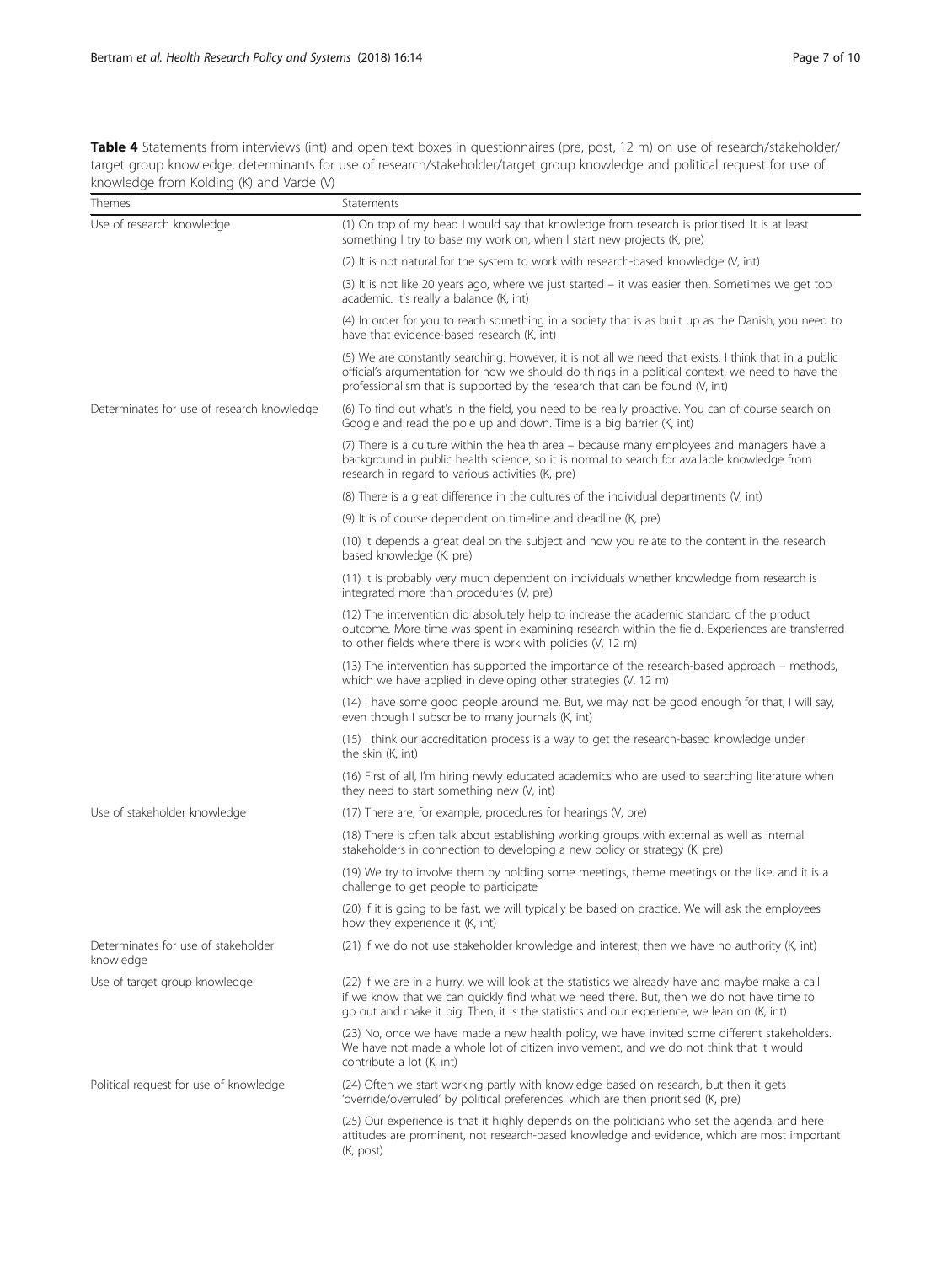Table 4 Statements from interviews (int) and open text boxes in questionnaires (pre, post, 12 m) on use of research/stakeholder/ target group knowledge, determinants for use of research/stakeholder/target group knowledge and political request for use of knowledge from Kolding (K) and Varde (V) (Continued)

| <b>Themes</b> | Statements                                                                                                                                                                                                                                                                                                                                                                               |
|---------------|------------------------------------------------------------------------------------------------------------------------------------------------------------------------------------------------------------------------------------------------------------------------------------------------------------------------------------------------------------------------------------------|
|               | (26) No, there is always political pressure and an appeal for user involvement, which 'overrides' the<br>will to start a process based on research knowledge (K, 12 m)                                                                                                                                                                                                                   |
|               | (27) Often, our experience is that external stakeholder involvement is organisational and politically<br>requested, but not always wanted to be used in the end (K, 12 m)                                                                                                                                                                                                                |
|               | (28) Where we have used evidence, we will always write it into our case making, and I find that<br>politicians listen more and more to the research-based evidence                                                                                                                                                                                                                       |
|               | (29) It is not the case that they themselves are saying that someone has researched something and<br>ask if we can investigate it a bit closer (K, int)                                                                                                                                                                                                                                  |
|               | (30) We are in a political system and sometimes I think if good knowledge will give better political<br>decisions? You can sometimes question that (K, int)                                                                                                                                                                                                                              |
|               | (31) Politicians would like to feel and believe. And sometimes they get a little scared when we come<br>and say that is a fact. It does not always fit into their political agenda to get the facts on the table.<br>So it is double. On the other hand, they would like to appear as someone basing their policy on<br>facts and therefore they are happy if we can deliver it (K, int) |

and interests, primarily taking into account knowledge from stakeholders and target groups (statements 25, 26). Often, the informants had started a policy process that included knowledge from research, but then this knowledge was overruled by political preferences (statement 24). On the other hand, the informants thought that politicians liked to base their policies on knowledge from research; therefore, they appreciate when the departments can deliver this – especially if it fits to their already specified agendas (statement 31). Furthermore, one informant felt that the politicians were more open to suggestions from the departments if those suggestions were based on knowledge from research (statement 28).

In the 12-month follow-up, informants recognised that the contextually tailored intervention increased the academic standard of the HEPA policy that was developed because more time than normal was spent on finding and using knowledge from research during the policy development process. They noted that this experience was transferred to other fields working on policy development. Furthermore, they mentioned future accreditation processes as possible facilitators for EIPM (statements 12, 13).

# **Discussion**

Several important changes occurred in both municipalities. One was the improvement in organisational procedures for the use of research knowledge seen in the increased Likert scale mean score and reported in the 12-month follow-up questionnaire (see Table [4,](#page-6-0) statement 13). This is an important change since the issue that the EIPM level is often dependent only on individual characteristics of the persons involved needs to be overcome [[14,](#page-9-0) [26,](#page-9-0) [29,](#page-9-0) [30](#page-9-0)]. Another important change was the increased political request for knowledge use in general, as this is a central facilitator for EIPM [[16\]](#page-9-0).

In both municipalities, it was considered easier to transfer research knowledge to local needs after the intervention. This was the third most important change because – in HEPA and other public health and healthpromotion related topics – the ability to use knowledge from research in local settings is highly important [\[16,](#page-9-0) [31\]](#page-9-0).

There were some differences in the results of the two municipalities in relation to the changes in their use of the three different types of knowledge. Based on this study, there is no solid evidence for explaining these differences, hence the explanations below are only suggestions.

The fact that, in Kolding, stakeholder and target group knowledge increased but research knowledge decreased could be attributed to the intervention in this municipality being focused very much on intersectoral collaboration and hence on knowledge from different departments and collaborators. It is interesting to note that the interviews performed prior to the intervention showed that one informant did not really see the value of including target groups in the policy development (see Table [4,](#page-6-0) statement 23). It would have been valuable to follow-up on that statement after the intervention.

In Varde, where the search for research knowledge increased during the whole follow-up period, the intervention focused more on developing a structure for EIPM. Hence, there was a greater focus on research knowledge. Another reason might be the fact that the participants in Kolding were in more senior positions and were familiar with the use of research evidence, whereas the participants in Varde were in more junior positions and thus had greater potential for increasing their perception of research evidence use. On the other hand, junior staff members are often, due to their educational background, quite familiar with the relevance of research knowledge and how they can find it. In Varde, the Health and Rehabilitation Department (those responsible for policy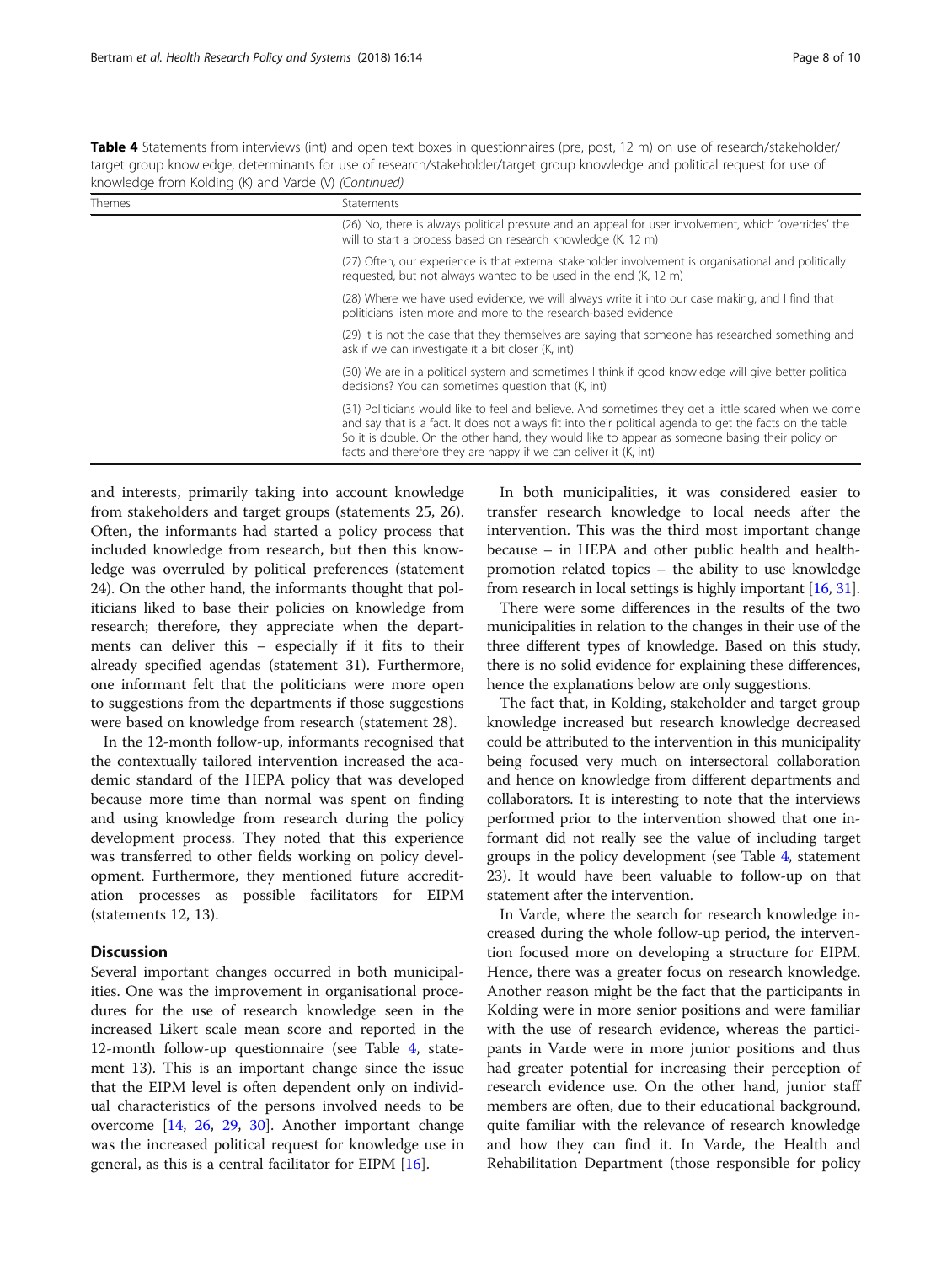<span id="page-8-0"></span>development) already had quite a strong focus on the use of research knowledge due to prior collaborations with research institutions. They might have already had a more research-minded mind-set from the beginning, which gave them a head start.

The qualitative results suggested that EIPM is very dependent on individuals and individual factors. For future research it would be very interesting to perform further studies on person-level determinants and possibly define categories of individuals that can enable EIPM.

In several components, even if an increase was seen after the intervention, there was a minor decrease during the 12-month follow-up, though mostly not to the preintervention level. Overall, it seems to be a challenge to sustain the developments achieved during the interventions. Continuous partnering with researchers and booster sessions after the interventions might be methods for tackling this.

The interventions were a novel way to study policymaking by 'jumping on the wagon' so that real policy cases and real policy-makers from different departments in local contexts could participate in the interventions together with researchers.

The results are descriptive, and therefore generalisation is not feasible. However, it can be stated that the contextually tailored interventions seemed to enhance EIPM in many of its dimensions; further, even though some of the findings were not sustainable in the longer run, there were indications that the interventions were only the beginning of more sustainable organisational structures for EIPM.

Based on these preliminary results, it is suggested that more and larger-scale research on the contextually tailored interventions for EIPM – not only within the area of HEPA but also in other lifestyle-related topics – be developed and implemented.

## Limitations of the study

This study had few participants and a relatively high drop-out rate for the post-intervention and the 12-month follow-up measurements, and therefore only descriptive statistical methods could be used. Furthermore, the interventions took place in their natural contexts, meaning that other factors, such as related projects and activities in the municipalities, might have affected the observed changes. Thus, the results need to be interpreted carefully and should only be seen as indicative findings in need of further confirmation with larger samples.

## Conclusion

Despite methodological limitations, the results of this intervention study in two Danish municipalities showed that contextually tailored interventions have the potential to increase EIPM in HEPA policies in relation to

finding and using different types of knowledge, to translate knowledge to local contexts, to develop procedures for knowledge use and to increase political request for use of knowledge in policy development. Sustainability of the changes is a challenge, which must be taken into account in future studies.

## Additional file

[Additional file 1:](https://doi.org/10.1186/s12961-018-0290-4) Questionnaire used in the study reported in the paper. Questions on a light grey background are not included in the analysis in this paper. (DOCX 26 kb)

#### Abbreviations

EIPM: evidence-informed policy-making; HEPA: health-enhancing physical activity

#### Acknowledgements

The authors thank all members of the REPOPA consortium. Members of the REPOPA Consortium (current composition): Coordinator: University of Southern Denmark (SDU), Denmark: Arja R. Aro, Maja Bertram, Christina Radl-Karimi, Natasa Loncarevic, Gabriel Gulis, Thomas Skovgaard, Ahmed M Syed, Leena Eklund Karlsson, Mette W Jakobsen. Partners: Tilburg University (TiU), the Netherlands: Ien AM van de Goor, Hilde Spitters; The Finnish National Institute for Health and Welfare (THL), Finland: Timo Ståhl, Riitta-Maija Hämäläinen; Babes-Bolyai University (UBB), Romania: Razvan M Chereches, Diana Rus, Petru Sandu, Elena Bozdog; The Italian National Research Council (CNR), Italy: The Institute of Research on Population and Social Policies (IRPPS): Adriana Valente, Tommaso Castellani, Valentina Tudisca, and The Institute of Clinical Physiology (IFC): Fabrizio Bianchi, Liliana Cori; School of Nursing, University of Ottawa (uOttawa), Canada: Nancy Edwards, Sarah Viehbeck, Susan Roelofs; Research Centre for Prevention and Health (RCPH), Denmark: Torben Jørgensen, Charlotte Glümer, Cathrine Juel Lau.

#### Funding

This work was supported by the European Union Seventh Framework Programme (FP7/2007–2013) under Grant Agreement [281532]. This document reflects only the authors' views and neither the European Commission nor any person on its behalf is liable for any use that may be made of the information contained herein.

#### Availability of data and materials

Data underlying the findings described here are derived from the REPOPA study. For availability of data, please contact the coordinator of the REPOPA study: Prof Dr. AR Aro, Unit for Health Promotion Research, University of Southern Denmark, Esbjerg, Denmark, araro@health.sdu.dk.

#### Authors' contributions

MB and MT were the principal investigators of the study with guidance from AA and TS. In collaboration, MB, MT, NL, CR, TS and AA worked on the development of the study, data collection and analysis. MB wrote the draft of the manuscript, whereas NL, CR, MT, TS and AA made important contributions to the structure and content of the manuscript. All authors have accepted the final version of the manuscript.

#### Ethics approval and consent to participate

REPOPA developed an Ethics Road Map and Ethics Guidance Document to coordinate the differing national ethics clearance procedures in partner countries. Although the overall REPOPA project consisted of seven countries, the present study included only Denmark. Ethical clearance was obtained from the Ethics Committee of the Region of South Denmark and the National Data protection Agency (Denmark). Before the start of the project, the papers on ethical clearance were submitted to and approved by the European Commission. Also, the European Commission received an overview of the ethical clearance for the entire project. The participants in the study signed informed consent statements before starting the interventions.